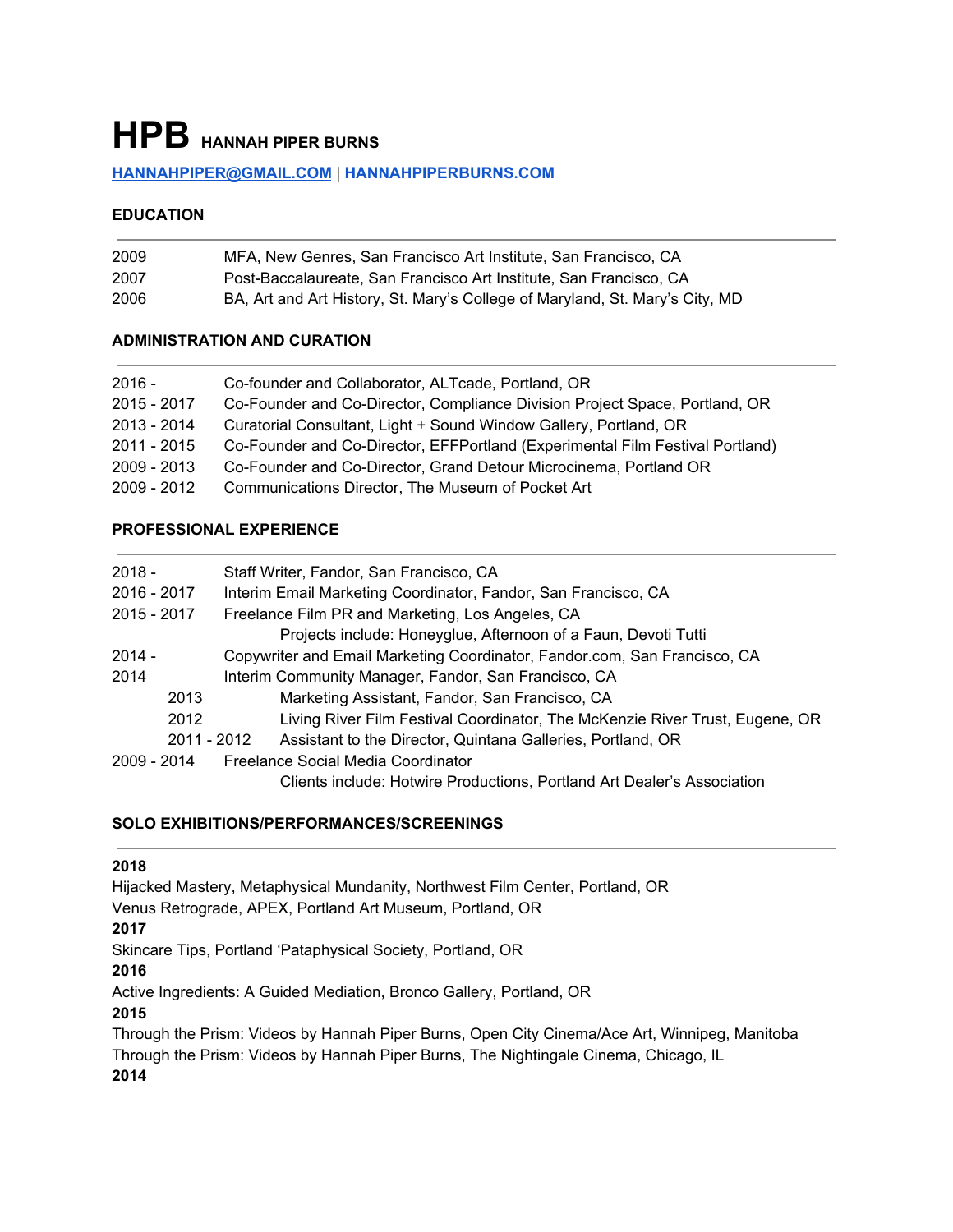Through the Prism: Videos by Hannah Piper Burns, Echo Park Film Center, Los Angeles, CA **2011**

The Gene Kelly Suite, Place Gallery, Portland, OR

# **SELECTED GROUP EXHIBITIONS/PERFORMANCES/SCREENINGS**

### **2017**

CAVE Fest, Walker Art Center and HAIR + NAILS, Minneapolis, MN How to Fight Like a Girl, Echo Park Film Center, Los Angeles, CA Winnipeg Underground Film Festival, Winnipeg, Manitoba A Tale of Two Cities: Portland & Seattle, Boathouse Microcinema, Portland, OR A Tale of Two Cities: Portland & Seattle, Grand Illusion Cinema, Seattle, WA A Series of Slips, Open Signal, Portland, OR Say When Festival, High/Low Gallery, Portland, OR A/V Party, Open Signal, Portland, OR Asides and Besides, Chicago, IL Experimental Narratives: Hassan, Burns, Freeman, Boathouse Microcinema, Portland, OR Creative Mornings, Pacific Northwest College of Art, Portland, OR **201[6](https://nwfilm.org/films/shorts-i-known-and-unknown-or-unknowable/)** Shorts I: Known and Unknown (Or Unknowable), The 43rd Northwest Filmmakers' Festival, Portland, OR How to Fight Like a Girl, The Nightingale, Chicago, IL Controller Complex, Indie Bits, Columbia, SC Interior Stroll/Mutatis Mutandis, Tritriangle, Chicago, IL Pure Surface, Reed College Poetry Salon, Portland, OR Owning It, The Cube, Omaha, NE (Part of Women's Week at The University of Nebraska) **2015** *Tele-novela,* ACRE TV Pure Surface Turns 1! Holocene, Portland, OR Winnipeg Underground Film Festival, Winnipeg, Manitoba BASEMENT Media Festival (Traveling) Moving Out, Recess/composition gallery, Portland, OR Experiments in Cinema V10.T36, Albuquerque, NM wut guise, GalleryHOMELAND Site Projects via Surplus Space, Portland, OR Dialogues: In the Spirit of Jean Dupuy's 1974 Soup & Tart, Zena Zezza, Portland, OR Weird Fucks (re-imagined), Portland Institute for Contemporary Art, Portland, OR Sensoria: Cut-Up Femme Pop, Inova, UWM, Milwaukee, WI Nothing Himself, Beholds Nothing, Dallas Medianale, Dallas, TX **2014** Pure Surface: Kaia Sand, Catherine Egan, Hannah Piper Burns, Valentine's, Portland, OR Everyone's a Little Queer, Videofag, Toronto, Ontario Spring Cleansing, The Clinton Street Theater, Portland, OR PDX -> CHI, The Nightingale Cinema, Chicago, IL **2013** GAZE Series: Transgressions, Artists' Television Access, San Francisco, CA Asheville Loves Portland, Mechanical Eye Microcinema, Asheville, NC **2012** Content 2012, Ace Hotel, Portland, OR Worksound's Last Show, Worksound Gallery, Portland, OR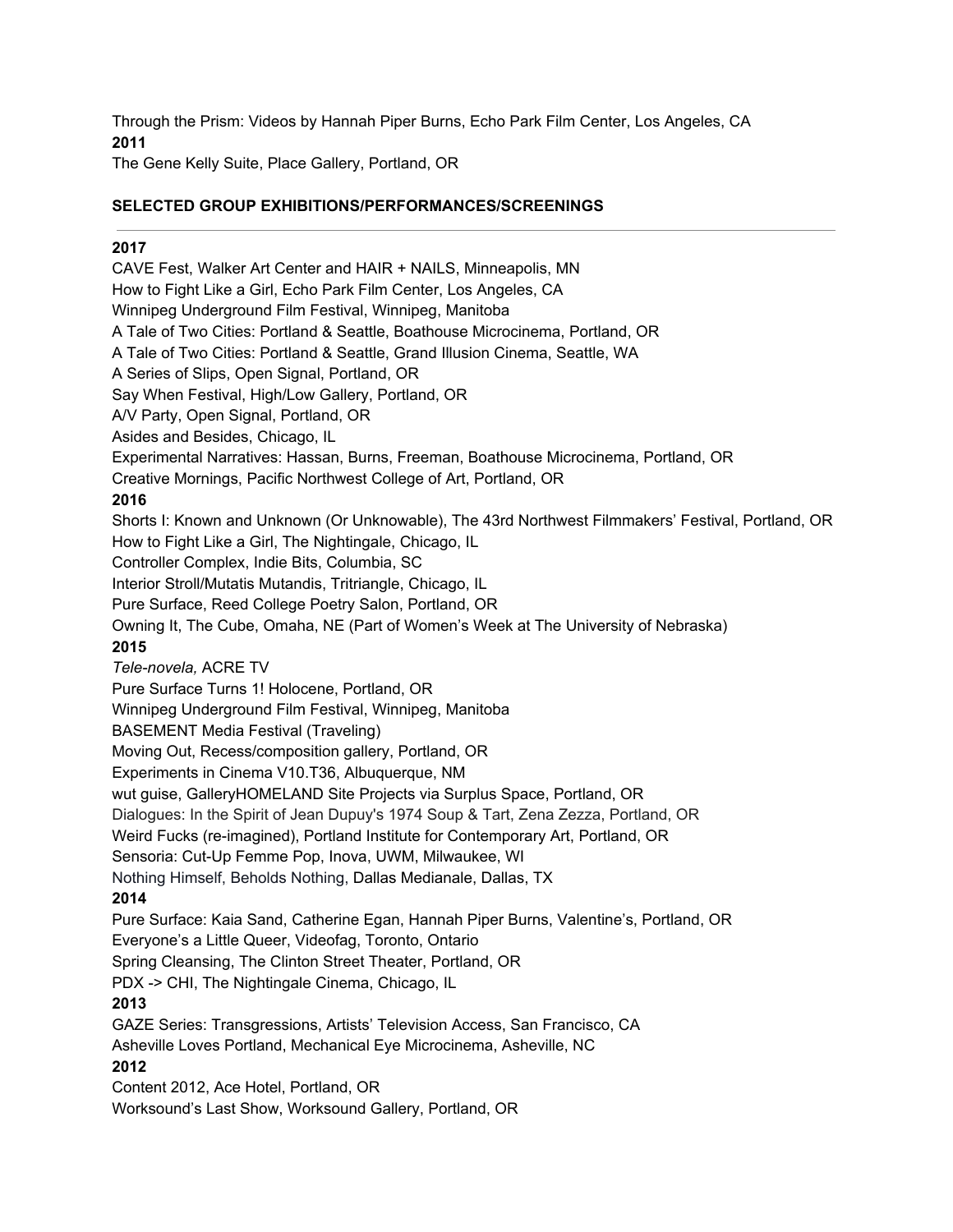The Synthesis Series, RECESS Gallery and Place, Portland, OR **2010** The Synthesis Series, Research Club Gallery, Portland, OR Doing It to It, galleryHOMELAND, Portland, OR Civil Disobedience: A Video Screening, White Box NY, New York, NY Flashstream: New Video, Portland State University New Video Gallery, Portland, OR The Heavy Meta Tour (Traveling) **2009** Contour, Someday Lounge, Portland, OR Vernissage, (SFAI MFA Thesis Show), Fort Mason, San Francisco, CA PYRAMID, Diego Rivera Gallery at the San Francisco Art Institute, San Francisco, C

#### **AWARDS/RESIDENCIES**

**2017**

Portland Community Media New Media Fellowship **2016** Oregon Arts Commission Professional Development Grant **2013** Precipice Fund Award (EFFPortland) **2012** Regional Arts and Culture Council Project Grant (EFFPortland) **2011** Multnomah County Cultural Coalition Grant (EFFPortland) Artist in Residence, The Artist House, St. Mary's College of Maryland, St. Mary's City, MD **2009** Headlands Center for the Arts Graduate Fellowship Nominee **2006**

The Vasari Prize for Achievement in Art History, St. Mary's College of Maryland, St. Mary's City, MD **2005**

The Joseph B. Ross Award for Achievement in Art History and Studio Art, St. Mary's College of Maryland, St. Mary's City, MD

# **OTHER CURATION AND PROGRAMMING**

# **2017** CONTEMPORTENTARY, Walker Art Center Mediatheque, Minneapolis, MN MAIDENMOTHERCRONE, CAVE Fest, Minneapolis, MN **2016** MAIDENMOTHERCRONE, Echo Park Film Center, Los Angeles, CA **2015** Enduring Favorite Favorites v.I, Chicago FIlmmakers, Chicago, IL and v.II, Winnipeg Film Group, Winnipeg, Manitoba Cellular Cinema II: Portland Edition, Bryant Lake Bowl, Minneapolis, MN ALL MEN ARE DUST OR WILL BE, Microlights, Milwaukee, WI **2014**

Orbital Family Movie Night v.I: Positive Reinforcements, Valentine's, Portland, OR

# **2011**